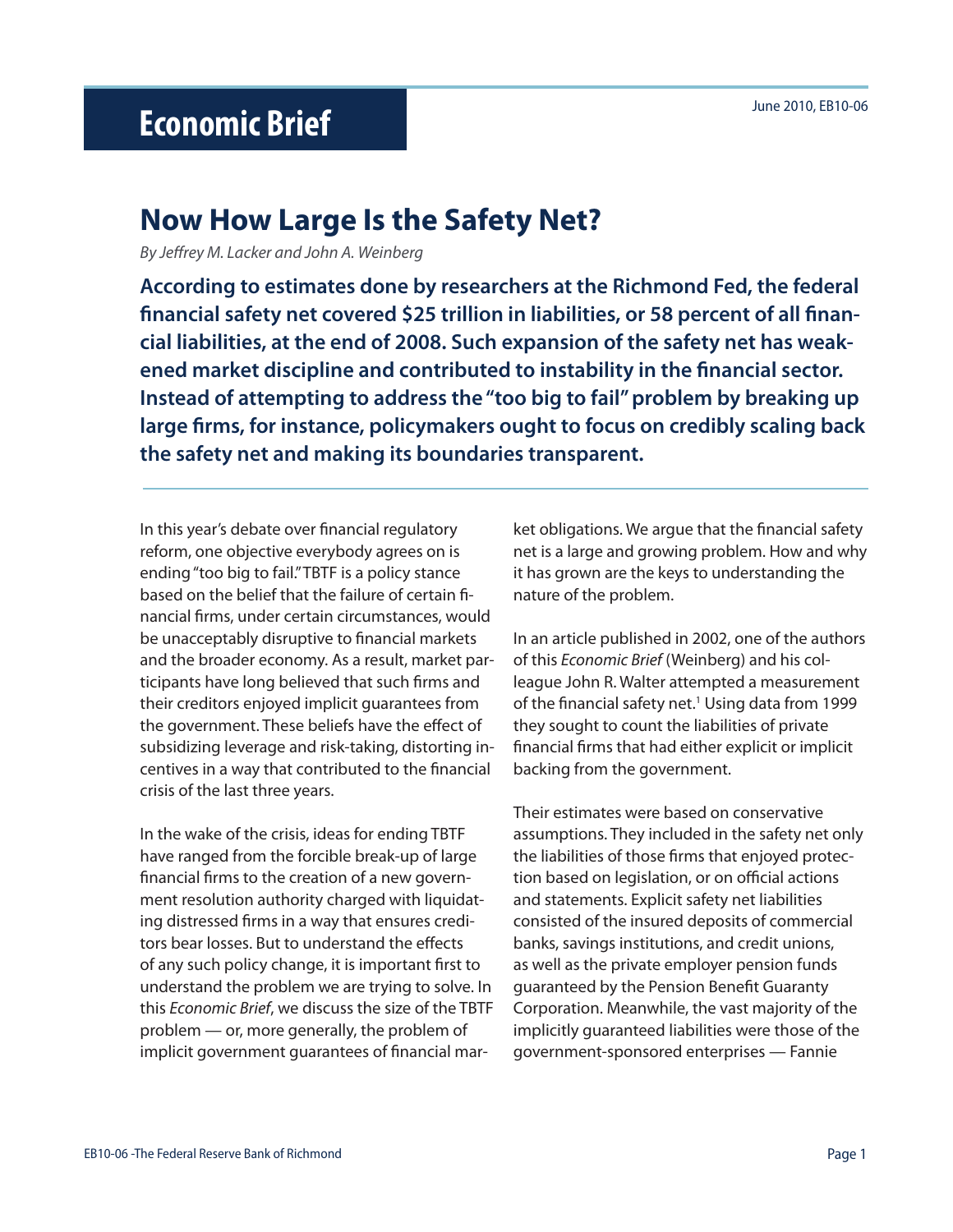Mae, Freddie Mac, the Farm Credit System, and the Federal Home Loan Banks. But about a quarter of the implicit guarantees were the uninsured deposits of several large banks; federal officials stated in the 1980s that such firms would be treated as TBTF. Walter and Weinberg estimated that in 1999 the federal safety net totaled \$8.4 trillion, or 45 percent of the country's financial liabilities.

How big is the financial safety net now? Walter and co-author Nadezhda Malysheva have updated these estimates to the end of 2008.<sup>2</sup> Their paper (available on richmondfed.org) continues to use the same conservative criteria that were used for the 1999 estimate — only firms that received protection by word or deed were included. This means, for example, that the 19 institutions subject to "stress tests" many of whom were omitted from the 1999 estimate — were included.

Walter and Malysheva estimate that as of December 2008 the federal financial safety net protected \$25 trillion in liabilities, or 58 percent of all financial liabilities, up considerably from 45 percent nine years earlier. These estimates are conservative, as we have argued, and exclude liabilities — such as money market mutual funds — that one might reasonably presume could receive support again, as they did in 2008.

How did the financial safety net come to cover nearly three-fifths of the financial sector? The arithmetic answer is the expansion in the portion of the financial sector benefiting from implicit guarantees — that is, guarantees that are implied or inferred rather than those that result from formally legislated programs, such as deposit insurance. In 1999, the implicit safety net covered only 18 percent of financial sector liabilities. At the end of 2008, 36 percent of the financial sector was covered by implicit government guarantees. In contrast, the portion of the financial sector covered by explicit guarantees fell from 27 percent in 1999 to 22 percent in 2008.

Why has the implicit safety net grown so large? We would argue that ambiguity about implicit guarantees sets up forces that inexorably expand the safety net over time. Letting a firm viewed as TBTF file for bankruptcy would risk a sudden investor retreat from similar firms, on the belief that the government might not support them either. This would just add to financial market volatility in an already volatile situation, which is why the urgency to protect creditors and counterparties becomes overwhelming during a crisis. Policymakers feel compelled to act in ways they find repugnant, even as they recognize the moral hazard costs.

The resolution of uncertainty about implicit safety net guarantees is thus biased toward intervention, which expands the safety net over time. Popular accounts view rescues as necessitated by the distressed firm's large and complex web of financial relationships, which are said to be too costly to unwind. But these direct domino effects have been largely absent in this recent crisis, as illustrated by the relatively smooth unwinding of Lehman Brothers' positions in bankruptcy. Rather, the volatility following Lehman's failure reflected investors reassessing whether other firms might or might not receive governmentsupport. The aspect of interconnectedness that mattered most in this crisis was financial firms' common reliance on an ambiguous and uncertain government safety net policy.

Many of the ideas put forward in recent policy debates would perpetuate that ambiguity. Giving the Federal Deposit Insurance Corporation (FDIC) or another government entity the authority to take a failing institution into receivership, culminating in liquidation, seems a natural extension of the FDIC's treatment of troubled banks. But the FDIC would be allowed to provide funds to the receiver that could be used to settle short-term debts as they come due. Even if shareholders are dutifully "wiped out" and the firm ultimately closed, the protection of short-term creditors weakens the incentives of the most critical liability holders. Despite their best intentions, authorities will inevitably err on the side of rescue, which will further weaken market discipline and lead to an ever-widening sphere of intervention and distorted incentives. A provision that provides for clawbacks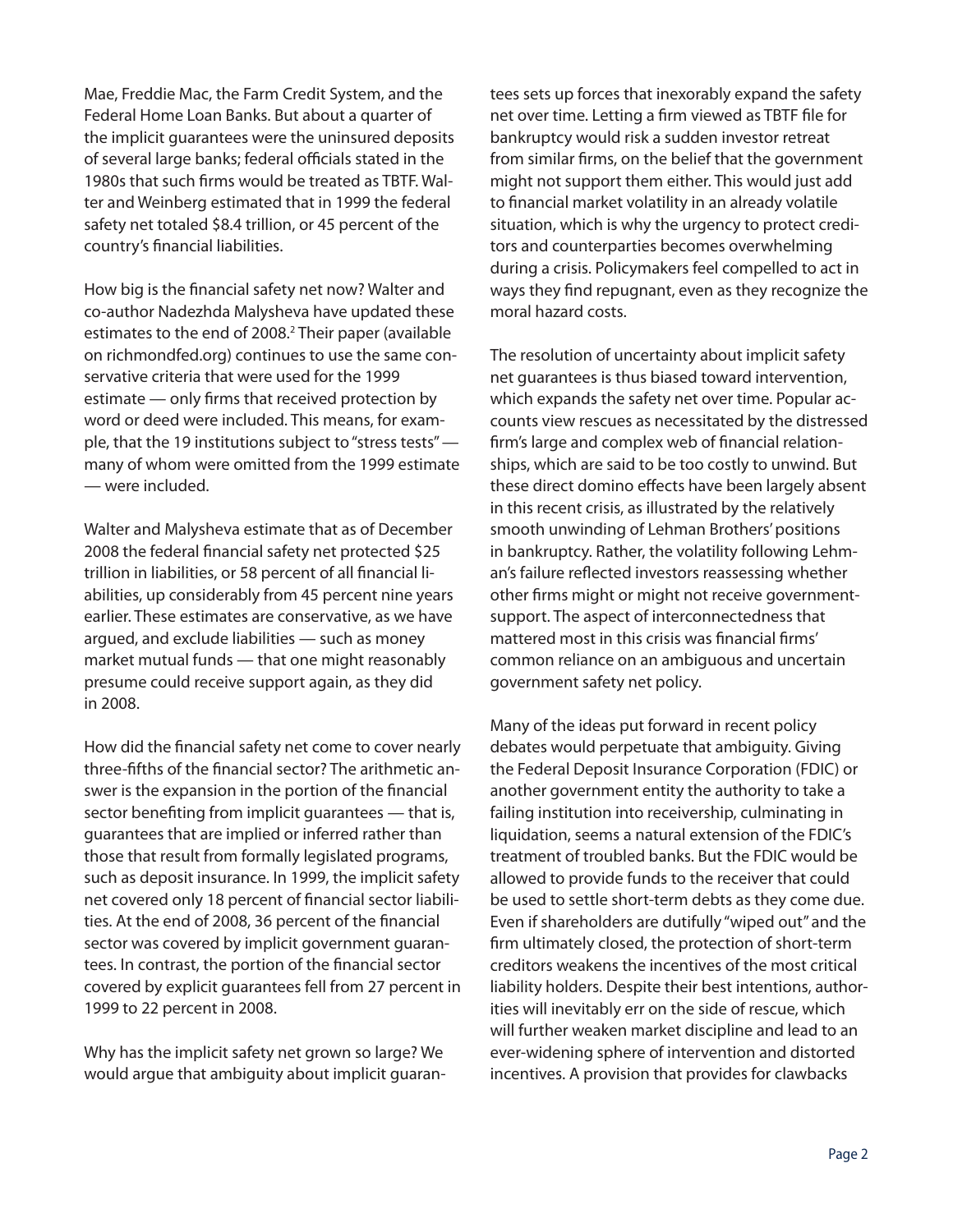## **Liabilities of U.S. Financial Firms**





| 1999<br>(Billions of dollars)              | <b>Explicitly</b><br>Guaranteed<br>Liabilities | Implicitly<br>Guaranteed<br>Liabilities | Explicitly &<br>Implicitly<br>Guaranteed<br>Liabilities | Total<br>Liabilities |
|--------------------------------------------|------------------------------------------------|-----------------------------------------|---------------------------------------------------------|----------------------|
| Commercial<br><b>Banks</b>                 | 2,203<br>45.4%                                 | 773<br>15.9%                            | 2,976<br>61.4%                                          | 4,850                |
| Saving<br>Institutions                     | 637<br>57.2%                                   | 47<br>4.2%                              | 684<br>61.5%                                            | 1,113                |
| <b>Credit Unions</b>                       | 336<br>89.6%                                   |                                         | 336<br>89.6%                                            | 375                  |
| Government-<br>Sponsored<br>Enterprises    |                                                |                                         |                                                         |                      |
| Fannie Mae                                 |                                                | 1,199                                   | 1,199                                                   | 1,199                |
| Freddie Mac                                |                                                | 870                                     | 870                                                     | 870                  |
| Farm Credit<br>System                      |                                                | 72                                      | 72                                                      | 74                   |
| Federal Home<br>Loan Banks                 |                                                | 477                                     | 447                                                     | 477                  |
| Total                                      |                                                | 2619<br>100.0%                          | 2,619<br>100.0%                                         | 2,620                |
| Private Employer<br>Pension Funds          | 1,806<br>86.4%                                 |                                         | 1,806<br>86.4%                                          | 2,090                |
| Other Financial<br>Firms                   |                                                |                                         |                                                         | 7,723                |
| <b>Total for Financial</b><br><b>Firms</b> | 4,982                                          | 3,439                                   | 8,421                                                   | 18,771               |
|                                            | 26.5%                                          | 18.3%                                   | 44.9%                                                   |                      |

| 2008<br>(Billions of dollars)                          | <b>Explicitly</b><br>Guaranteed<br><b>Liabilities</b> | Implicitly<br>Guaranteed<br>Liabilities | Explicitly &<br>Implicitly<br>Guaranteed<br>Liabilities | Total<br>Liabilities |
|--------------------------------------------------------|-------------------------------------------------------|-----------------------------------------|---------------------------------------------------------|----------------------|
| Banking and<br><b>Savings Firms</b><br>(includes BHCs) | 6,192<br>38.0%                                        | 7,833<br>48.0%                          | 14,025<br>86.0%                                         | 16,315               |
| <b>Credit Unions</b>                                   | 659<br>88.7%                                          |                                         | 659<br>88.7%                                            | 743                  |
| Government-<br>Sponsored<br>Enterprises                |                                                       |                                         |                                                         |                      |
| Fannie Mae                                             |                                                       | 3,245                                   | 3,245                                                   | 3,245                |
| Freddie Mac                                            |                                                       | 2,284                                   | 2,284                                                   | 2,284                |
| Farm Credit<br>System                                  |                                                       | 189                                     | 189                                                     | 189                  |
| Federal Home<br>Loan Banks                             |                                                       | 1,298                                   | 1,298                                                   | 1,298                |
| Total                                                  |                                                       | 7.016<br>100.0%                         | 7.016<br>100.0%                                         | 7,016                |
| Private Employer<br><b>Pension Funds</b>               | 2,499<br>85.5%                                        |                                         | 2.499<br>85.5%                                          | 2,923                |
| Other Financial<br>Firms<br>(includes AIG)             |                                                       | 806<br>4.9%                             | 806<br>4.9%                                             | 16,509               |
| <b>Total for Financial</b><br>Firms                    | 9,350                                                 | 15,656                                  | 25,006                                                  | 43,505               |
|                                                        | 21.5%                                                 | 36.0%                                   | 57.5%                                                   |                      |

Source: Calculations by Richmond Fed staff from numerous data sources. For a more detailed explanation, see the appendix in Malysheva and Walter (2010).

Note: Figures may not sum exactly due to rounding.